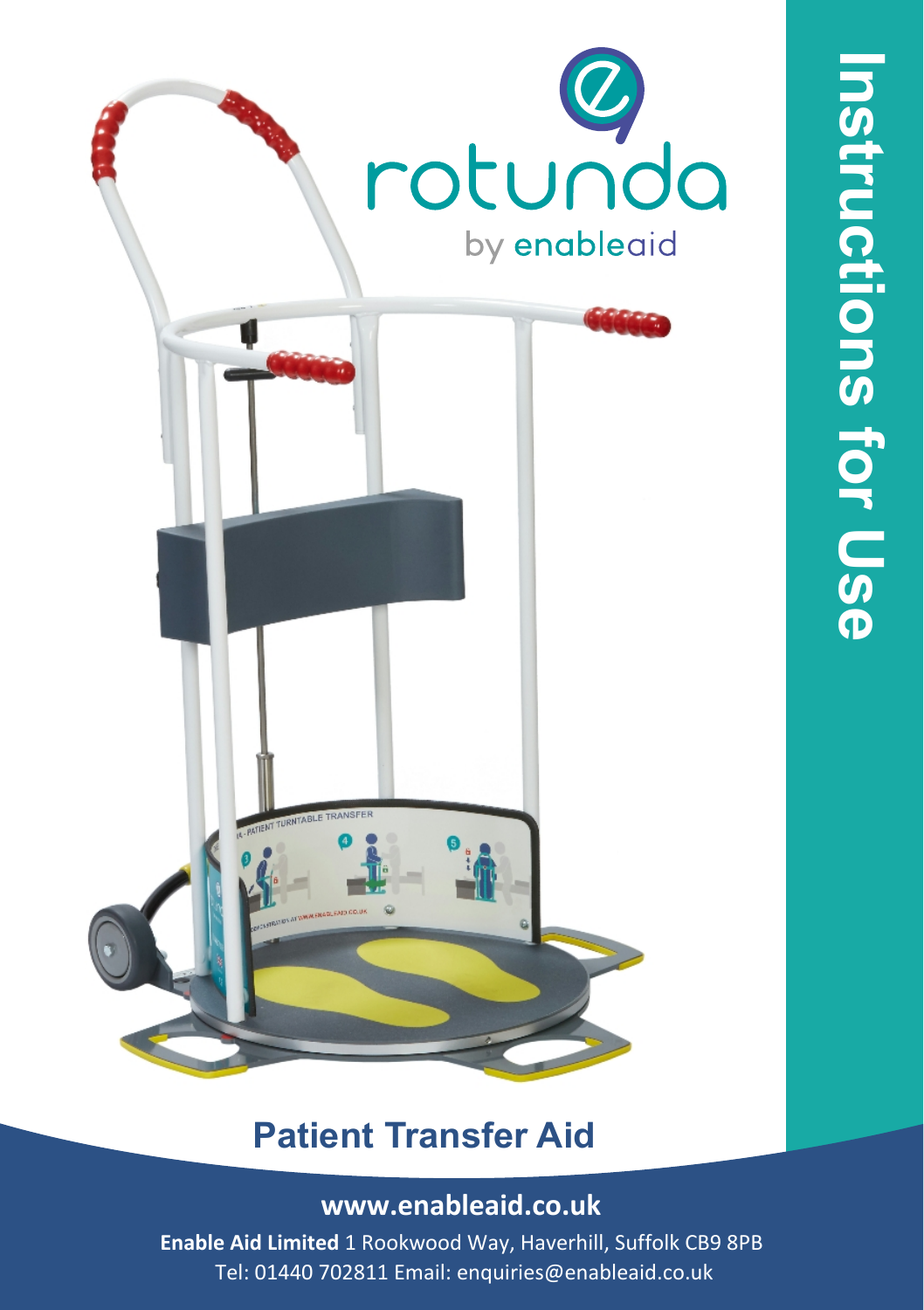# **Operating Instructions**



**ROTUNDA, SET TO THE REQUIRED HEIGHT BEFORE USE**



The assistant wheels the Rotunda into position in front of the seated patient and sets it down, then depresses the foot pedal and slides the Rotunda under the patients feet.



The patient places their feet onto the turntable and using the handle grip area to hold moves to a standing position (with assistance if needed).



The assistant unlocks and rotates the turntable smoothly left or right to engage the brake rod into one of the five locking positions.



The assistant can now transfer the patient to a previously placed wheelchair, commode, chair or bed, the assistant then removes the Rotunda by tilting it back on to the wheels and moving it away.

THE ROTUNDA IS A TRANSFER AID ONLY AND **MUST NOT BE USED TO TRANSPORT PATIENTS**





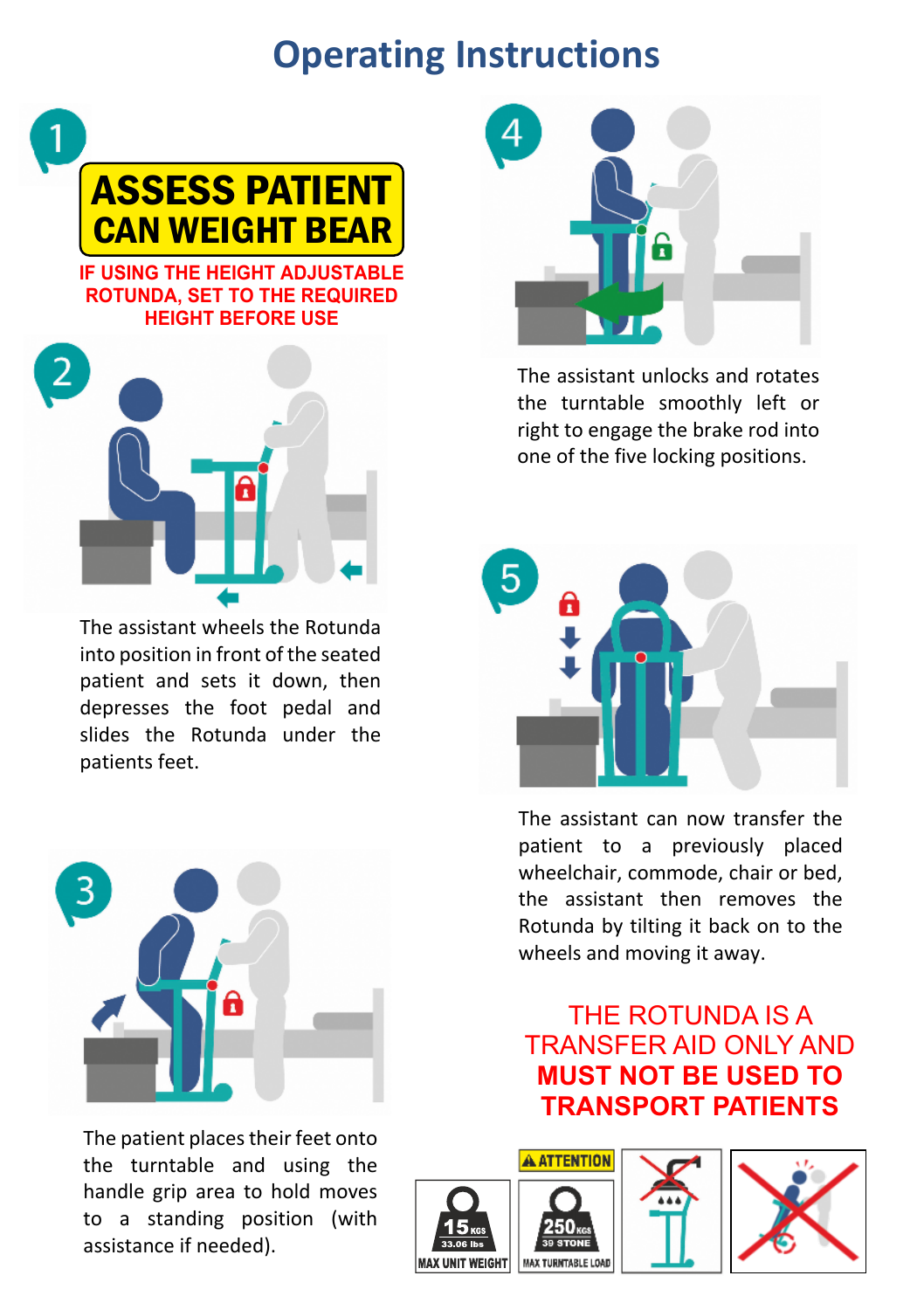## **Your Rotunda is supplied ready to use**

### **Accessories to Compliment your Rotunda**

All accessories can be retro fitted and are suitable for all models.

**Knee Support**

**RAKS1** UNIT WEIGHT: 500g



An easy clean, moulded Knee Support to provide extra comfort and aid weight bearing.



Padded to add comfort and aid weight bearing.

**Raising Block**

**RARB4** 103mm (4") UNIT WEIGHT: 1.8kg



New light weight 4" high aluminium block. Fits neatly inside the base of the Rotunda.

#### **Replacement Parts**

- **Foot Mat**
- **Foot guard**
- **Handles**
- **Yellow Base Protectors**

*Please contact us with*

### **Cleaning/Maintenance Instructions**

To clean, use a soft cloth and a solution of mild detergent and warm water. Do not use abrasive cleaners. The Rotunda needs no maintenance but should be inspected on a regular basis for any signs of wear and tear. The Rotunda is not designed for use in a wet room. Repairs to the Rotunda must only be performed by the manufacturer.